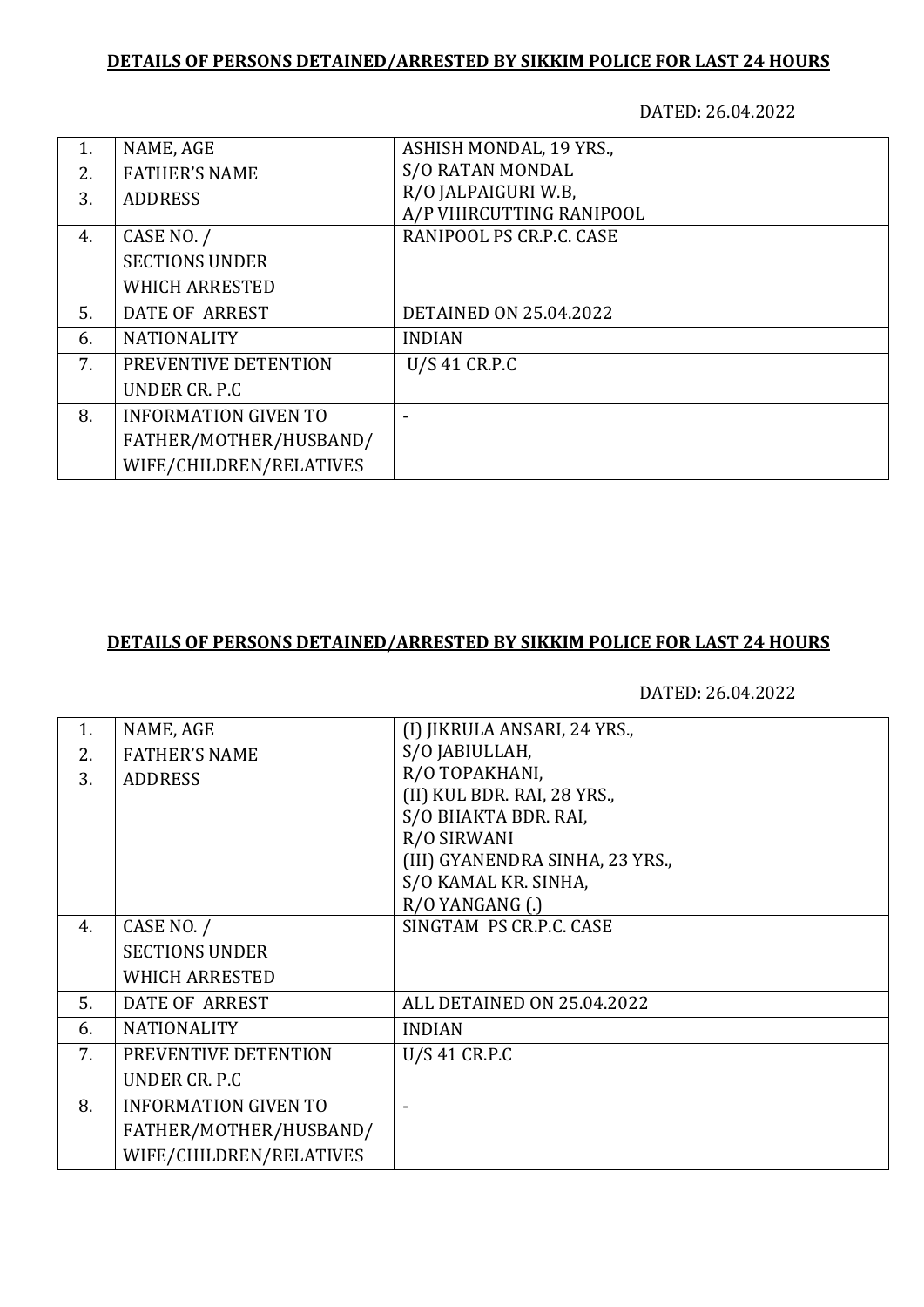DATED: 26.04.2022

| 1. | NAME, AGE                   | (I)(1) TEJ KR. CHETTRI, 25 YRS.,      |
|----|-----------------------------|---------------------------------------|
| 2. | <b>FATHER'S NAME</b>        | S/O DHAN BDR. CHETTRI,                |
| 3. | <b>ADDRESS</b>              | R/O PAKYONG,                          |
|    |                             | A/P DEVELOPMENT AREA, GANGTOK, SIKKIM |
|    |                             | (2). NAMSA HANG SUBBA, 19 YRS.,       |
|    |                             | S/O P.R. SUBBA,                       |
|    |                             | R/O DEVELOPMENT AREA, GANGTOK         |
|    |                             | (3) BHARAT THAMI, 38 YRS.,            |
|    |                             | S/O HARKA BDR. THAMI,                 |
|    |                             | R/O DARJEELING,                       |
|    |                             | A/P BARPIPAL, SICHEY, GANGTOK         |
|    |                             |                                       |
|    |                             | (II) AJAY KR. GUPTA, 45 YRS.,         |
|    |                             | S/O RAM AVATAR PRASAD,                |
|    |                             | R/O LALL BAZAAR, GANGTOK,             |
| 4. | CASE NO. /                  | <b>SADAR PS CR.P.C. CASE</b>          |
|    | <b>SECTIONS UNDER</b>       |                                       |
|    | <b>WHICH ARRESTED</b>       |                                       |
| 5. | <b>DATE OF ARREST</b>       | ALL DETAINED ON 25.04.2022            |
| 6. | <b>NATIONALITY</b>          | <b>INDIAN</b>                         |
| 7. | PREVENTIVE DETENTION        | (I) U/S 41 C R.P.C                    |
|    | UNDER CR. P.C.              | (II) U/S 151 CR.P.C.                  |
| 8. | <b>INFORMATION GIVEN TO</b> |                                       |
|    | FATHER/MOTHER/HUSBAND/      |                                       |
|    | WIFE/CHILDREN/RELATIVES     |                                       |
|    |                             |                                       |

### **DETAILS OF PERSONS DETAINED/ARRESTED BY SIKKIM POLICE FOR LAST 24 HOURS**

| 1. | NAME, AGE                   | BHIM DAL RAI,                 |
|----|-----------------------------|-------------------------------|
| 2. | <b>FATHER'S NAME</b>        | S/O DHAN BDR. RAI,            |
| 3. | <b>ADDRESS</b>              | R/O ROLEP                     |
| 4. | CASE NO. /                  | RONGLI PS CR.P.C. CASE        |
|    | <b>SECTIONS UNDER</b>       |                               |
|    | <b>WHICH ARRESTED</b>       |                               |
| 5. | DATE OF ARREST              | <b>DETAINED ON 25.04.2022</b> |
| 6. | <b>NATIONALITY</b>          | <b>INDIAN</b>                 |
| 7. | PREVENTIVE DETENTION        | U/S 41 CR.P.C                 |
|    | UNDER CR. P.C.              |                               |
| 8. | <b>INFORMATION GIVEN TO</b> |                               |
|    | FATHER/MOTHER/HUSBAND/      |                               |
|    | WIFE/CHILDREN/RELATIVES     |                               |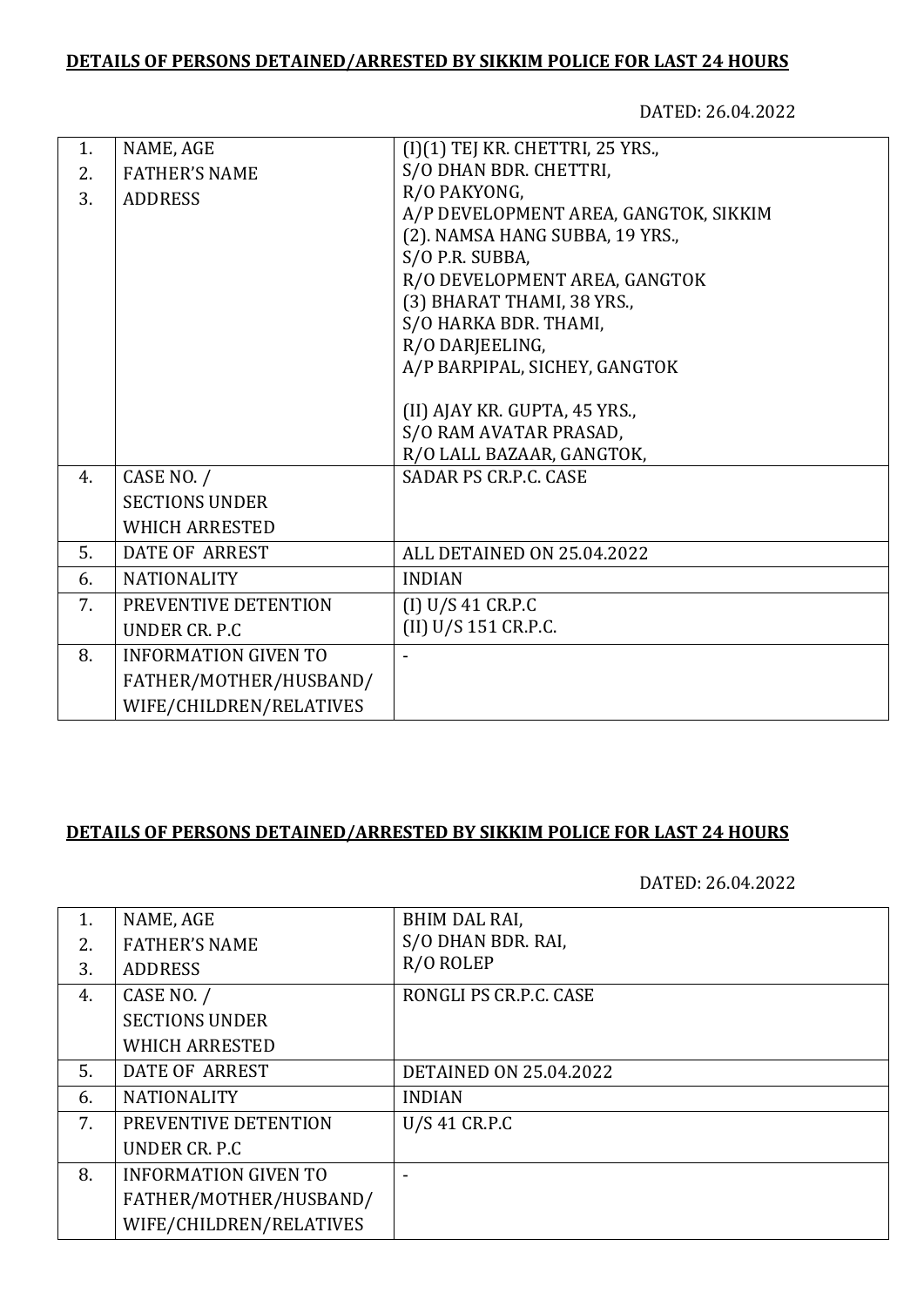DATED: 26.04.2022

| 1. | NAME, AGE                   | (I). RAJIV GHATANI, 29 YRS.,             |
|----|-----------------------------|------------------------------------------|
| 2. | <b>FATHER'S NAME</b>        | S/O ANAND GHATANI,                       |
| 3. | <b>ADDRESS</b>              | R/O JORETHANG, NAMCHI DISTRICT           |
|    |                             | II). PRITAM RAI, 27 YRS.,                |
|    |                             | S/O KAMAL RAI,                           |
|    |                             | R/O JORETHANG MAJHIGOAN, NAMCHI DISTRICT |
| 4. | CASE NO. /                  | JORETHANG PS CR.P.C. CASE                |
|    | <b>SECTIONS UNDER</b>       |                                          |
|    | <b>WHICH ARRESTED</b>       |                                          |
| 5. | DATE OF ARREST              | BOTH DETAINED ON 25.04.2022              |
| 6. | <b>NATIONALITY</b>          | <b>INDIAN</b>                            |
| 7. | PREVENTIVE DETENTION        | (I) U/S 41 CR.P.C                        |
|    | UNDER CR. P.C.              | (II) U/S 151 CR.P.C                      |
| 8. | <b>INFORMATION GIVEN TO</b> |                                          |
|    | FATHER/MOTHER/HUSBAND/      |                                          |
|    | WIFE/CHILDREN/RELATIVES     |                                          |

# **DETAILS OF PERSONS DETAINED/ARRESTED BY SIKKIM POLICE FOR LAST 24 HOURS**

| 1. | NAME, AGE                   | AKASH RAI, 22 YRS.,                     |
|----|-----------------------------|-----------------------------------------|
| 2. | <b>FATHER'S NAME</b>        | S/O NAR BAHADUR RAI                     |
| 3. | <b>ADDRESS</b>              | R/O MAJHITAR                            |
|    |                             | A/P JHOLONGAY TALLO GOAN, SOUTH SIKKIM, |
| 4. | CASE NO. /                  | NAMCHI PS CR.P.C. CASE                  |
|    | <b>SECTIONS UNDER</b>       |                                         |
|    | <b>WHICH ARRESTED</b>       |                                         |
| 5. | DATE OF ARREST              | <b>DETAINED ON 25.04.2022</b>           |
| 6. | <b>NATIONALITY</b>          | <b>INDIAN</b>                           |
| 7. | PREVENTIVE DETENTION        | U/S 151 CR.P.C                          |
|    | UNDER CR. P.C.              |                                         |
| 8. | <b>INFORMATION GIVEN TO</b> |                                         |
|    | FATHER/MOTHER/HUSBAND/      |                                         |
|    | WIFE/CHILDREN/RELATIVES     |                                         |
|    |                             |                                         |